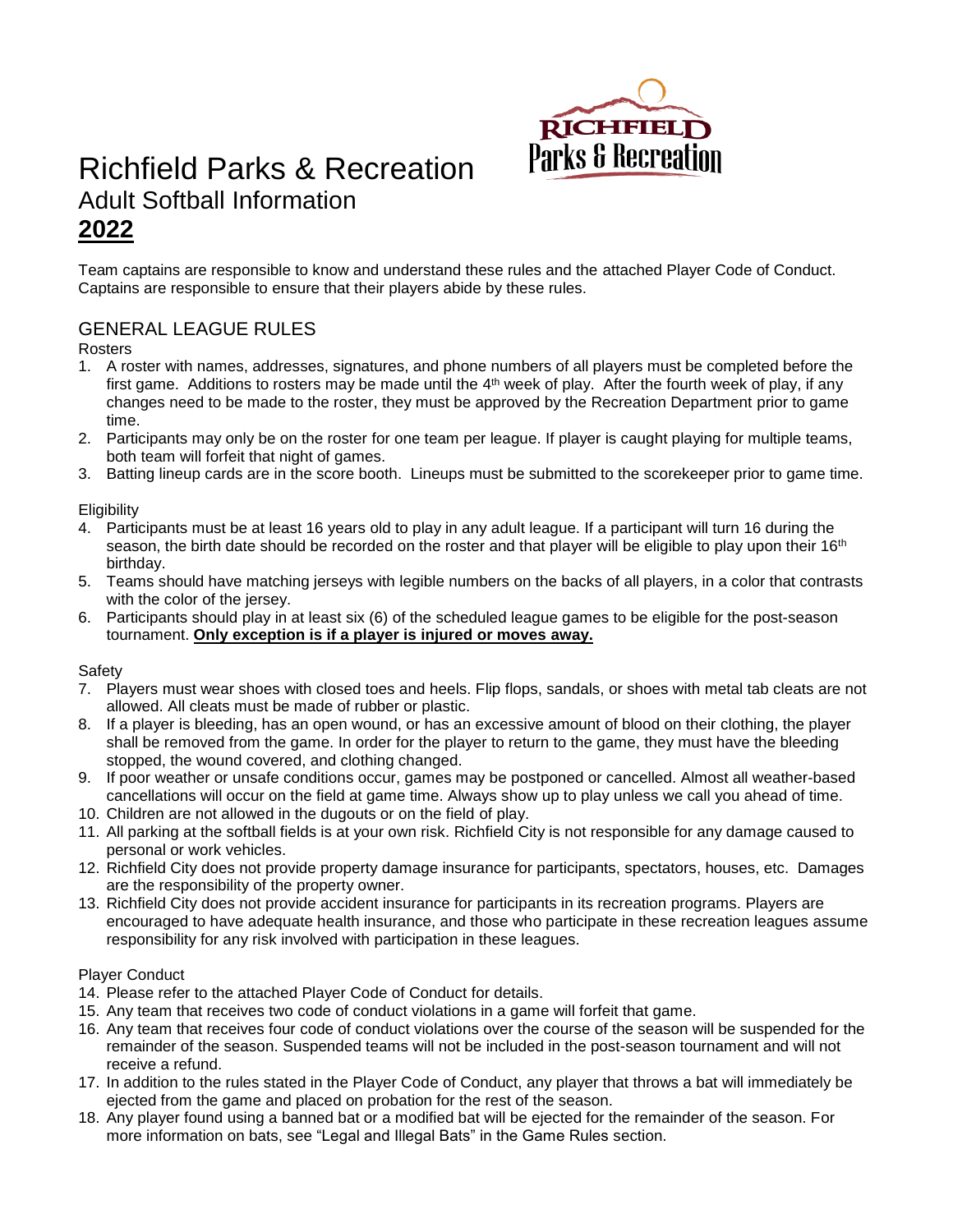Season Standings, Post-Season Tournament, and Awards

- 19. Weekly statistics sheets will be provided to every team and will include league standings, individual player statistics, and the total number of games played by each player. This will also be available on the website.
- 20. League standings will be based on teams' win/loss records. The team with the highest win/loss record will be the League Champions.
- 21. If teams are tied with equal win/loss records, the tie will be broken by head-to-head results. If teams are tied head-to-head, the team that scored more runs head-to-head will be the higher seed in the post-season tournament.
- 22. The recreation department reserves the right to adjust seeding positions, or to move teams into different divisions to create a more competitive or fair arrangement.
- 23. The post-season tournament will be a true double-elimination tournament.
- 24. During tournament, the higher seeded team will be the home team for all winners' bracket games. The undefeated team is home in the championship game. A coin toss will determine home team for all losers' bracket games and the championship "if" game.
- 25. Championship games in tournament will not be timed. The flip-flop and mercy rules will still apply.
- 26. A maximum of 15 awards for men's teams and 16 awards for co-ed teams will be given to league and tournament champions, as well as tournament runners-up.

# GAME RULES

In general, play will be governed by the current NSA or USSSA Slow Pitch rule book. Let's not go over the top on technicalities. The objective is to have fun and play fair.

The following additional rules and points of emphasis are in place for our recreational leagues.

## MEN'S & COED LEAGUES

Home Team

1. During regular season games, home team will be determined by **COIN TOSS**.

## Game Time

- 2. The game clock will begin at the scheduled game time.
- 3. Games will consist of 7 innings or 55 minutes, whichever comes first. No new inning will be started after 55 minutes from the scheduled game time, unless the game is tied.
- 4. In the event that the game clock expires when the ball is live and in play, play will continue until the ball is dead.

## Mercy Rule

5. The mercy rule is as follows: The game will be over if either team leads by 20 or more after completion of the 3<sup>rd</sup> inning, by 15 or more after completion of the 4<sup>th</sup> inning, or by 10 or more after completion of the 5<sup>th</sup> inning.

## Forfeits

- 6. Teams with less than 8 players at game time will be given a 10-minute grace period before a forfeit will be declared. The game clock will begin at the regular scheduled game time, and if there are still not enough players when the clock reaches 45:00 the game will immediately be declared a forfeit (the game clock counts down from 55:00). After a forfeit has been declared, teams may scrimmage without officials.
- 7. Teams will forfeit if the number of players drops below 8 for any reason once a game has started.
- 8. Teams that forfeit two or more times during the regular season may be left out of the post-season tournament.
- 9. In the event that games run long, and the teams that are waiting to play in the next scheduled game have less than 8 players present, the 10-minute grace period will begin at their scheduled game time. If the long-running game extends beyond ten minutes past the next-scheduled game time, the waiting teams must be ready to play immediately upon completion of the current game with enough players, or a forfeit will be declared.
- 10. A reasonable amount of time is allowed for teams who must travel between games scheduled back-to-back at Lions and Rotary Parks. Adjustments will be made if necessary.
- 11. Umpires may not officiate forfeited games.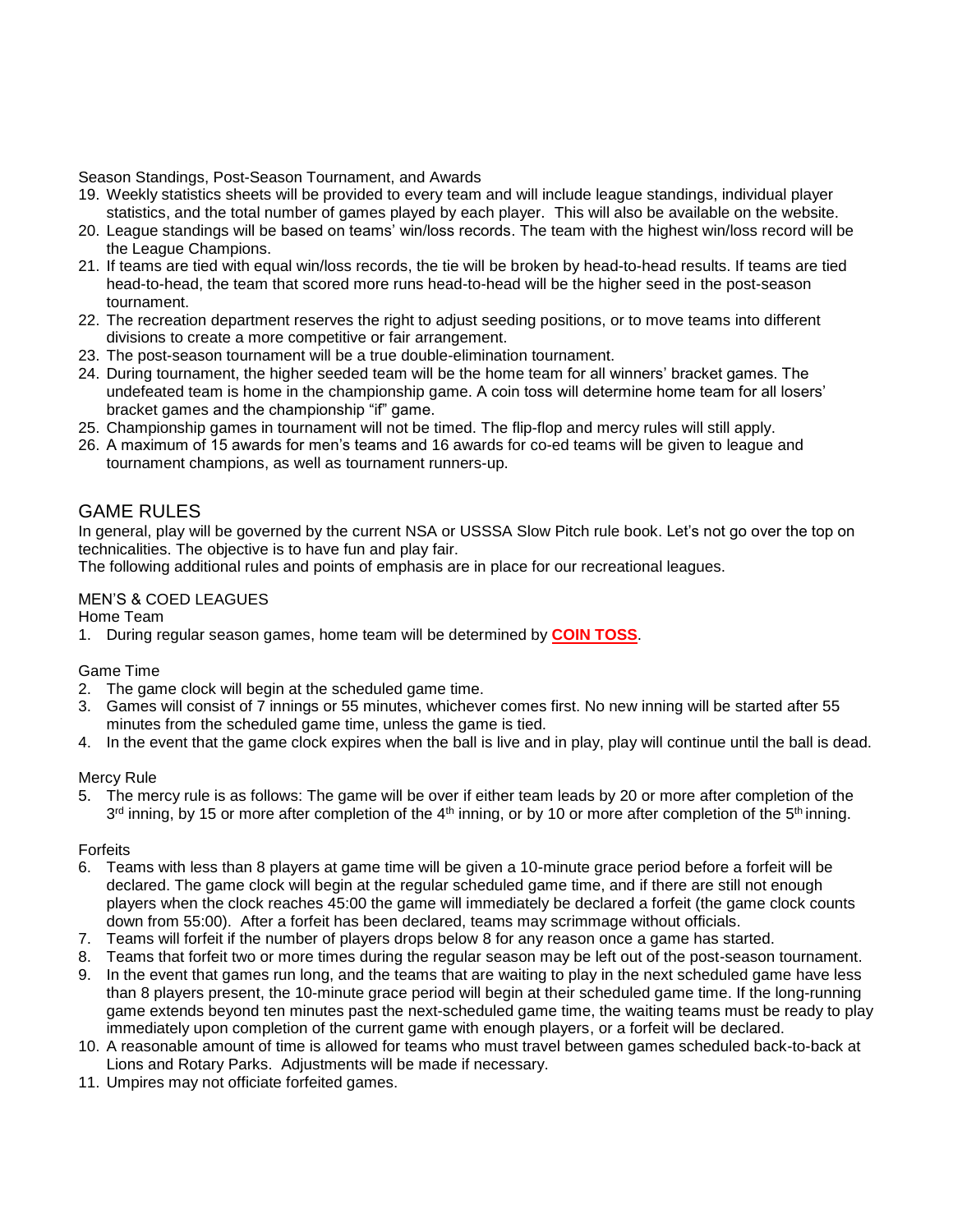Batting, Batting Order and Substitutes

- 12. Batters come to the plate with a 1ball/1strike count. If you get to two strikes on you, the next batted ball must be fair or the batter is out.
- 13. Prior to game time, teams must submit a batting order to the scorekeeper including first and last names along with jersey numbers.
- 14. Teams may bat up to 16 players, as long as the submitted batting order is strictly followed and players are added to it before it has been batted through. Teams may not make changes to their batting order once it has been batted through, except as described below.
- 15. If a team starts a game with 8 or 9 players on the batting order, they may add a 10<sup>th</sup> player to the bottom of the batting order at any time. Teams may add late players to batting positions 11 and up as long as the batting order has not been batted through.
- 16. Once the batting order has been batted through, individuals who arrive late must enter the game as substitutes.
- 17. The scorekeeper must be notified of any substitution prior to the new player entering the game, whether the substituting player's team is at bat or in the field. Substitutes must tell the scorekeeper which player they are replacing on the batting order.
- 18. A player who has been substituted out of the game may neither bat nor play in the field.
- 19. Starting players that have been substituted out may re-enter the game, but only to their original batting position. Substitutes who are withdrawn may not re-enter the game.
- 20. Any player that is legally in the game (meaning on the batting order) may take the field and play defensively.
- 21. If a player leaves the game or is not present when it is their turn to bat, an out will be taken in their batting position. Players removed for injury will not have an out taken in their batting position. (This rule varies in the Co-ed league. See Co-ed Rules below.)

Home Run Rules

- 22. The "one up" rule will be used in all leagues. The "one-up" rule states: You may only hit one more home run than the other team. Example: Team A hits a home run, Team B may now hit 1 home run to be even or 2 home runs to be "one-up." All other home runs are considered outs.
- 23. A home team may go "one-up" after time has expired or in the bottom of the 7th to win the game.
- 24. Any over-the-fence home runs in addition to one-up will be an out.
- 25. Any fair fly ball touched by a defensive player which then goes over the fence in fair territory will be declared a "four base error." It will not affect the one-up rule and will not be counted as an over-the-fence home run.
- 26. On a home run ball, base runners are only required to touch the next consecutive base.
- 27. Over-the-fence home runs hit by women do not count toward the one-up rule. Swing away, ladies!

## Courtesy Runners

- 28. Teams are allowed 2 courtesy runners per inning. Courtesy runners must be on the batting order.
- 29. Batters must reach base safely and the ball must be dead before a courtesy runner may be used.
- 30. Courtesy runners must be made before the next batter takes his or her first pitch.

## Game Balls

31. Men will use a 12" ball and women will use an 11" ball.

32. The recreation department will supply balls to be used during season games.

#### Out of Play

- 33. When a live ball travels out of play, the umpire will declare a dead ball and base runners will be awarded the base they were going to plus one additional base.
- 34. If a fielder catches a batted or thrown ball and then carries it out of play, a dead ball will be declared and base runners will be awarded one base from where they were when the ball was carried out of play.

## Pitching Rules

35. Pitches must be delivered from the pitching plate or the pitching area, which is the width of the pitching plate and up to six feet behind it.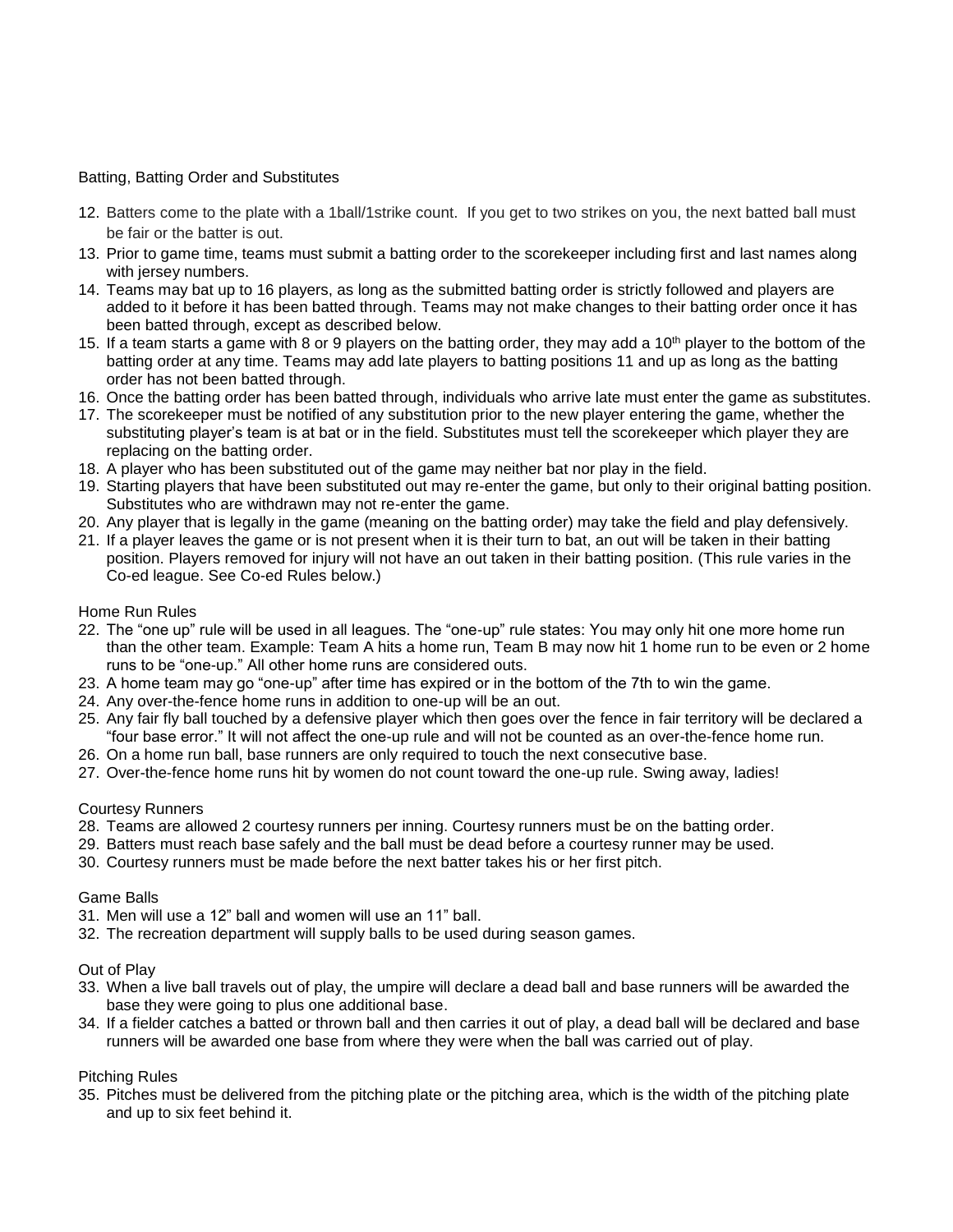- 36. Prior to the pitch, the pitcher must have an established pivot foot firmly in contact with the pitching plate or pitching area which must maintain contact until the ball is released.
- 37. The pitched ball must arc at least three feet upon leaving the pitcher's hand and must not rise above ten feet from the ground. Judgment of fairly and unfairly delivered pitches is up to the sole discretion of the umpire.
- 38. A rubber mat will be in place behind home plate to determine balls and strikes. A strike will be called if a fairly delivered ball strikes any part of either home plate or the mat.
- 39. Base runners and catchers must use home plate for any play occurring at home. The mat is not part of home plate.

Safety Base and Home Plate

- 40. A safety base will be used at first base. On the initial play to first base, runners must touch the orange righthand portion of the base. If a runner is rounding first on the initial play he may touch either the orange or white portion of the base. For all plays thereafter only the white portion of the base is used.
- 41. Defensive players may never block the base path, a base, or home plate—except in cases where they have fully established possession of the ball. **If there is going to be a close play, defensive players are required to position themselves so as to leave the base path, base, or home plate clear for the runner.**
- 42. At the sole discretion of the umpire, if a defensive player is positioned so as to block the base path, base, or home plate without established possession of the ball, the runner will be called safe for any resulting play.
- 43. Likewise, at the sole discretion of the umpire, any runner who initiates contact with a defensive player may be called out, and possibly ejected from the game.

## Legal and Illegal Bats

- 44. Softball organizations have similar bat standards. There is lots of information about altered and illegal bats on the internet. For a bat to be legal for use in Richfield Parks and Recreation Softball leagues, it has to have a "thumbprint" or standardization logo on it. **(SEE ATTACHED RULES FROM THE 2022 USSA SLOW PITCH RULE BOOK AND NATIONAL BY-LAWS) Along with the following.** 
	- a. Any bat used in the adult softball leagues must be inspected by a Richfield Parks and Recreation Employee. Any bat with a barrel over  $2\frac{1}{4}$ , senior league bats, bats not stamped with the "USSSA" approved logo or other logos, shaved or otherwise modified bats (including rolled bats), cracked or dented bats, or bats whose markings are illegible, are all illegal bats.
	- b. Any player found using an illegal bat will be ejected immediately along with the owner of the bat (if a different person) for the remainder of the season.
	- c. If you have questions regarding the legality of any bat, whether on your team or another team, please speak with the recreation supervisor.
	- d. If you have a modified bat or banned bat, do not even bring it to the ballpark. They are deadly.

## CO-ED LEAGUE

The Co-ed League will follow the preceding rules with the following additions:

## Game Balls

1. Men will bat with a 12" ball and women will bat with an 11" ball.

## **Players**

- 2. Teams must have at least 8 players to begin a game.
- 3. Teams may never play with more men than women.
- 4. In certain situations, teams may play with more women than men, but a penalty will be affixed (see "Batting Order" below).
- 5. The minimum number of men and women required to begin a game is 3 men and 5 women.

## Batting Order

- 6. The batting order must alternate between men and women.
- 7. Two women may bat back-to-back without penalty in the instance that the first and the last batters on the lineup are both women.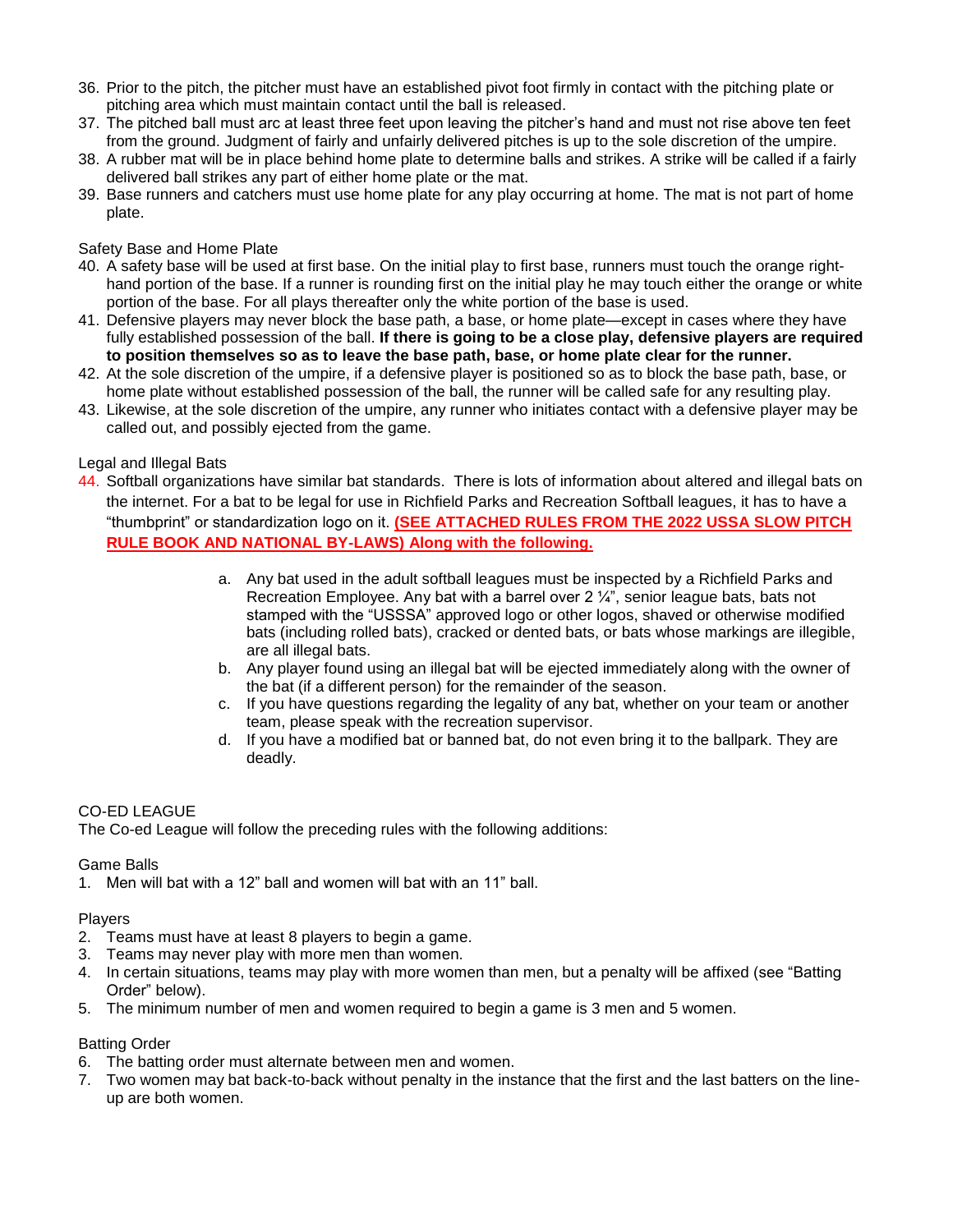- 8. If teams have fewer male players, an out must be written in on the batting order and be taken where a man should be batting between two female batters (except as noted below). If male players arrive late, they may be inserted in the batting order in the vacant "out" positions at any time.
- 9. Male players may never bat back-to-back, and teams may never have more men than women on the field or on the batting order. Ever.
- 10. Batting order examples: 1W,2M,3W,4M,5W,6M,7W,8M,9W,10M,11W. This is okay because there is a woman at the beginning and a woman at the end. If a team has only eight (8) players (4 men and 4 women), the batting order can be set up like this: 1W,2M,3W,4M,5W,6M,7W,8M with the option of adding a 9<sup>th</sup> and 10<sup>th</sup> player W and M respectively. 1M,2W,3M,4W,5M,6W,7M,8W with the option of adding a 9<sup>th</sup> and 10<sup>th</sup> player with the 9<sup>th</sup> spot an out and the 10<sup>th</sup> spot a woman, if there is a chance another man is coming to play. If there isn't a man coming, the 9<sup>th</sup> spot can be a woman without penalty. If a team has 5 women and 3 men the batting order needs to look like this: 1W,2M,3W,4M,5W,6M,7W,8M OUT,9W with the option of adding the man in the 8<sup>th</sup> spot when he gets to the game.
- 11. If a female player leaves the game for whatever reason resulting in a batting order with more men than women, the man on the batting order immediately following the woman who left the game becomes ineligible and also must leave the game. He is no longer on the batting order, and may no longer play the field. If the order has been batted through, outs will be taken in their vacant positions unless the female left the game for a legitimate injury. The man may reenter the game as a substitute by taking the place on the batting order of some other man, according to the substitution rule.

## **Substitutions**

- 12. Players may only substitute for their same gender.
- 13. The scorekeeper must be notified of any substitution prior to the new player entering the game, whether the substituting player's team is at bat, or in the field.
- 14. If a team is found using players in the field that have not legally substituted in on the batting order, are not on the batting order or are on another team's roster, the game will be declared a forfeit.

## Field Positions

- 15. If a full team of 10 players takes the field, the pitcher and catcher positions must be occupied by a male in one position and a female in the other, with two men and two women in both the infield and outfield, respectively.
- 16. Any player that is legally in the game (meaning on the batting order) may take the field and play defensively, assuming that men and women take the field in legal numbers and positions. Teams may never have more men than women on the playing field (just like the batting order).
- 17. No more than two men are allowed to be positioned in the outfield, and no more than 2 men are allowed to be positioned in the infield (not including pitcher and catcher positions).
- 18. Outfield players must remain behind the 200-foot line until the ball is hit for both male and female batters.
- 19. Infielder players must remain on the dirt until the ball is hit for female batters. Infielders may step back a few steps (10feet or so) into the grass for the male batters in the interest of safety.

## Base on Balls

20. When a male player receives a base on balls, he will be awarded first and second base. The woman following him MUST take her turn at bat. **If there are two outs, then she will have the option to either walk or bat**.

## Courtesy Runners

- 21. Two courtesy runners may be used per inning, but may only run for a player of their same gender.
- 22. There is no requirement for how many males or females must be used for courtesy runners per inning.

## Commitment Line and Scoring Line

- 23. The commitment line is marked on the ground halfway between  $3<sup>rd</sup>$  base and home plate, running perpendicular to the 3rd base line.
- 24. The scoring line is an extension of the 1<sup>st</sup> base line behind home plate, running perpendicular to the  $3<sup>rd</sup>$  base line.
- **25.** Once a runner has made contact with the commitment line or touched ground beyond the commitment line, they are obligated to go all the way home where it is a force out situation. **They may not return to 3rd base for any reason. i.e. If the runner on 3rd takes off on a fly ball, if they cross the commitment line and see the ball is caught, they may not go back to tag up. In this situation, the batter would be out and the runner would be out.**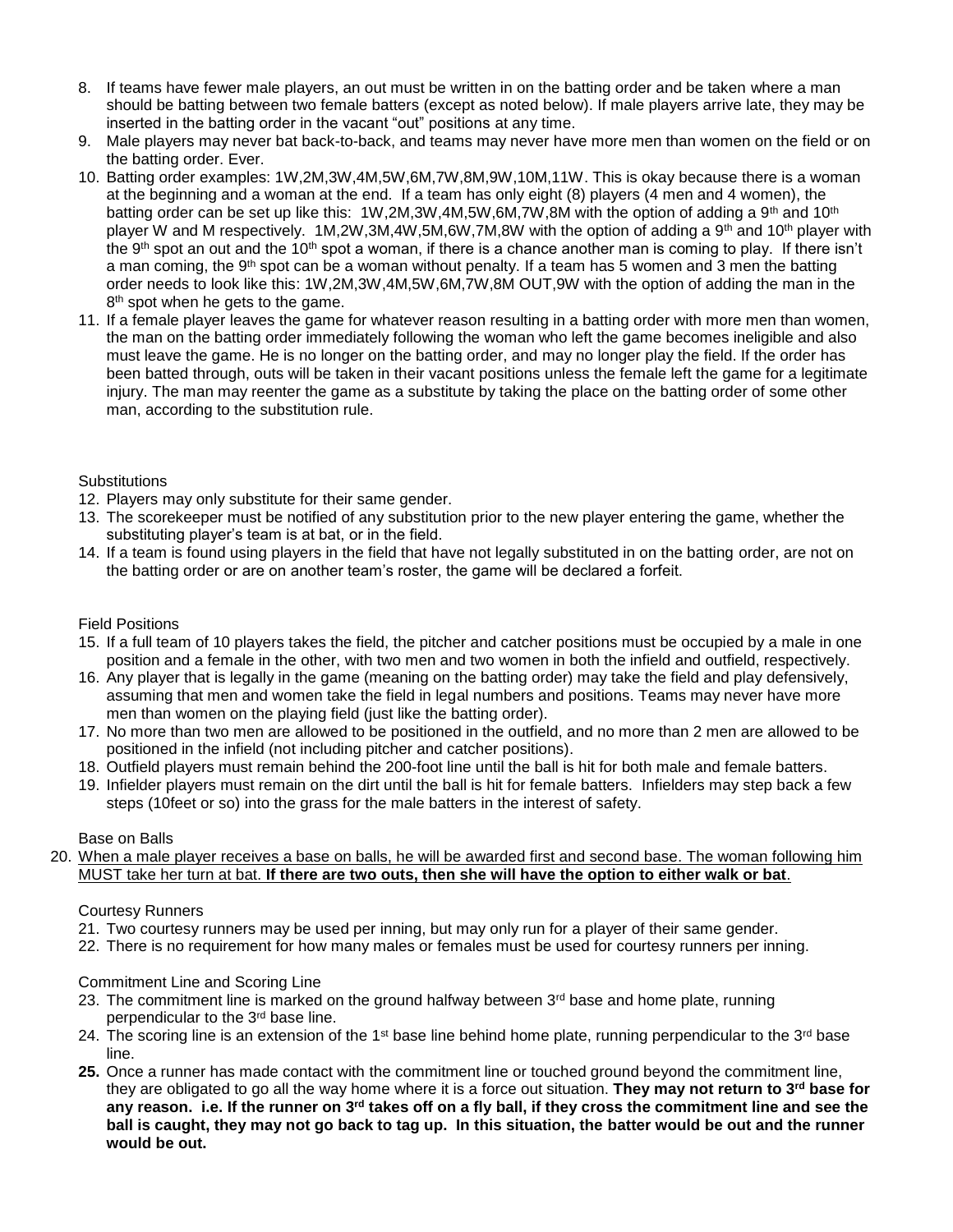- 26. In order to score, runners must make contact with the scoring line or the ground beyond the line before a defensive player in possession of the ball touches home plate.
- 27. Plays at home will always be a force out situation. Defensive players must touch home plate while in possession of the ball to get the out. If the runner coming home is tagged by the catcher or defensive player, they will be called safe. Likewise, if the runner coming home touches home plate, they will be called out. Sliding is not necessary, but it is not illegal.